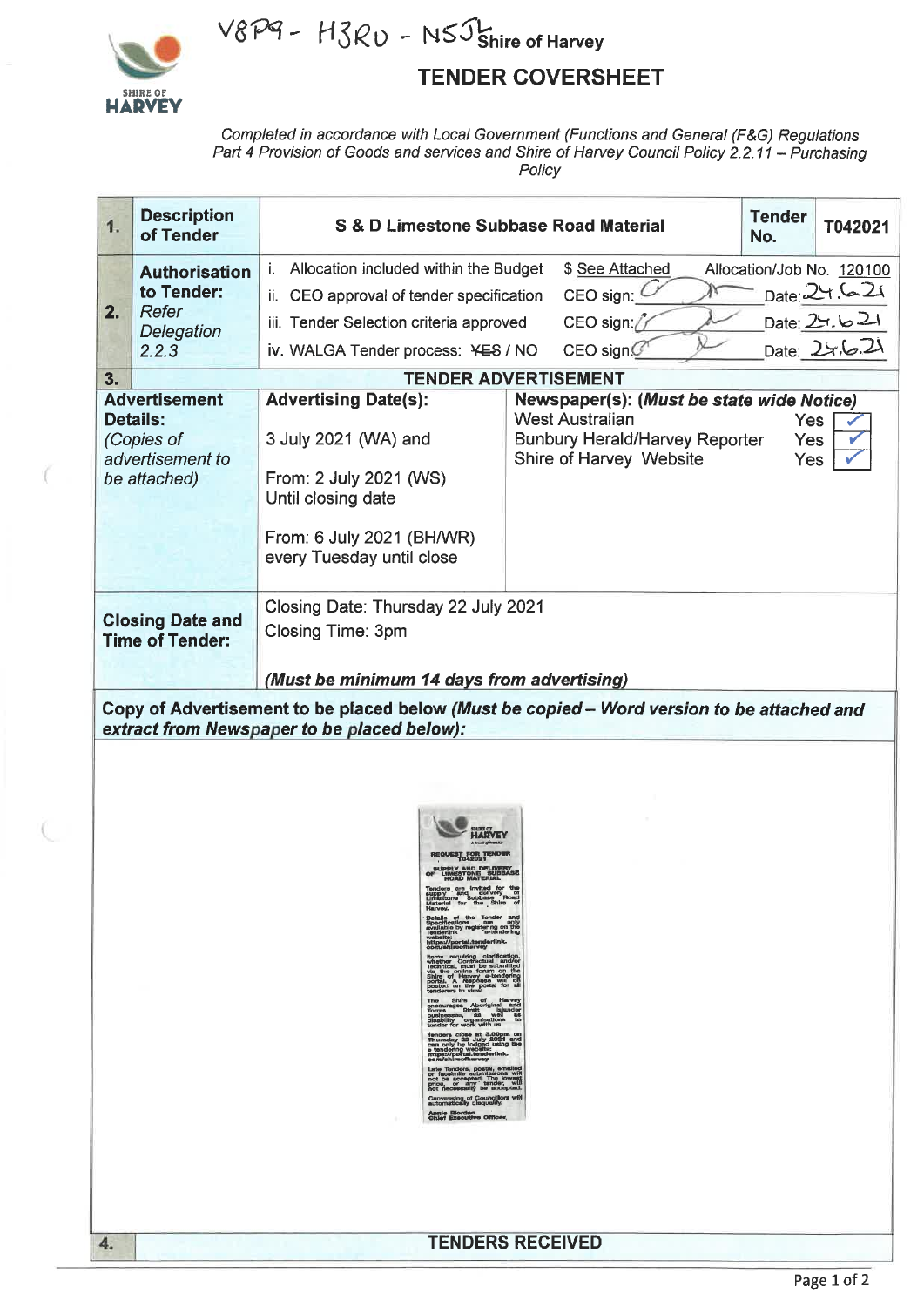

**Shire of Harvey** 

#### **TENDER COVERSHEET**

Completed in accordance with Local Government (Functions and General (F&G) Regulations<br>Part 4 Provision of Goods and services and Shire of Harvey Council Policy 2.2.11 – Purchasing Policy

| 4.                                                                                                |                                           |                                                                                                                                                       | <b>TENDERS RECEIVED</b>                                                                |                                         |                           |  |  |
|---------------------------------------------------------------------------------------------------|-------------------------------------------|-------------------------------------------------------------------------------------------------------------------------------------------------------|----------------------------------------------------------------------------------------|-----------------------------------------|---------------------------|--|--|
|                                                                                                   | <b>Certification:</b>                     | Tenders opened at $\frac{8-4\sqrt{5}}{1}$ am / pm on $\frac{32}{1}$ / $\frac{0}{0}$ / $\frac{1}{0}$ / $\frac{0}{0}$ /                                 |                                                                                        |                                         |                           |  |  |
|                                                                                                   |                                           |                                                                                                                                                       |                                                                                        |                                         |                           |  |  |
| <b>Tenders opened</b><br>in the presence<br>of:<br>(A Senior Staff<br>Member must be<br>present). |                                           |                                                                                                                                                       | <b>NAME AND POSITION:</b><br>PROCUREMENT<br>JULIE PANTALEO<br>PETER KAY INFRASTRUCTURE |                                         | <b>SIGNATURE:</b>         |  |  |
|                                                                                                   |                                           |                                                                                                                                                       |                                                                                        |                                         |                           |  |  |
| No.                                                                                               |                                           | <b>Company Name and Address:</b>                                                                                                                      |                                                                                        | Date &<br><b>Time</b><br><b>Opened</b>  | <b>Officers' Initials</b> |  |  |
|                                                                                                   |                                           | CARBONER SROS.                                                                                                                                        |                                                                                        | $847$ Am                                |                           |  |  |
| CATALADO<br>$\mathcal{L}$                                                                         |                                           |                                                                                                                                                       |                                                                                        | $849 \text{ Am}^3$<br>$8-53 \text{ Am}$ |                           |  |  |
| $\mathcal{Z}$                                                                                     | LAVE PRESTON LIME                         |                                                                                                                                                       |                                                                                        |                                         |                           |  |  |
|                                                                                                   |                                           |                                                                                                                                                       |                                                                                        |                                         |                           |  |  |
|                                                                                                   |                                           |                                                                                                                                                       |                                                                                        |                                         |                           |  |  |
|                                                                                                   |                                           |                                                                                                                                                       |                                                                                        |                                         |                           |  |  |
|                                                                                                   |                                           |                                                                                                                                                       |                                                                                        |                                         |                           |  |  |
|                                                                                                   |                                           | DETAILS OF TENDERERS IN ATTENDANCE AT THE OPENING OF THE TENDER                                                                                       |                                                                                        |                                         |                           |  |  |
|                                                                                                   | <b>Contact Name</b>                       |                                                                                                                                                       | <b>Company Name</b>                                                                    |                                         |                           |  |  |
|                                                                                                   |                                           |                                                                                                                                                       |                                                                                        |                                         |                           |  |  |
|                                                                                                   |                                           |                                                                                                                                                       |                                                                                        |                                         |                           |  |  |
| 5.                                                                                                |                                           | <b>COUNCIL RESOLUTION AND DETAILS OF SUCCESSFUL TENDER</b><br>(List Resolution Number and date of Meeting - Copy of Council Item and Resolution to be | attached)                                                                              |                                         |                           |  |  |
| DATE OF COUNCIL MEETING                                                                           |                                           |                                                                                                                                                       |                                                                                        | <b>RESOLUTION NUMBER</b>                |                           |  |  |
|                                                                                                   |                                           | 24/08/2021                                                                                                                                            |                                                                                        | 21/175                                  |                           |  |  |
|                                                                                                   | <b>Name of Successful</b><br>Tenderer(s): | ALLOFTHE ABOVE - #3 DIFFERENT CATAGORIES                                                                                                              |                                                                                        |                                         |                           |  |  |
|                                                                                                   | <b>Amount of Successful</b><br>Tender(s): | \$<br>SEE PRICE SCHEJULE - ATTACHED                                                                                                                   |                                                                                        |                                         |                           |  |  |
|                                                                                                   |                                           | Was this a decision by Delegated Authority:                                                                                                           |                                                                                        |                                         |                           |  |  |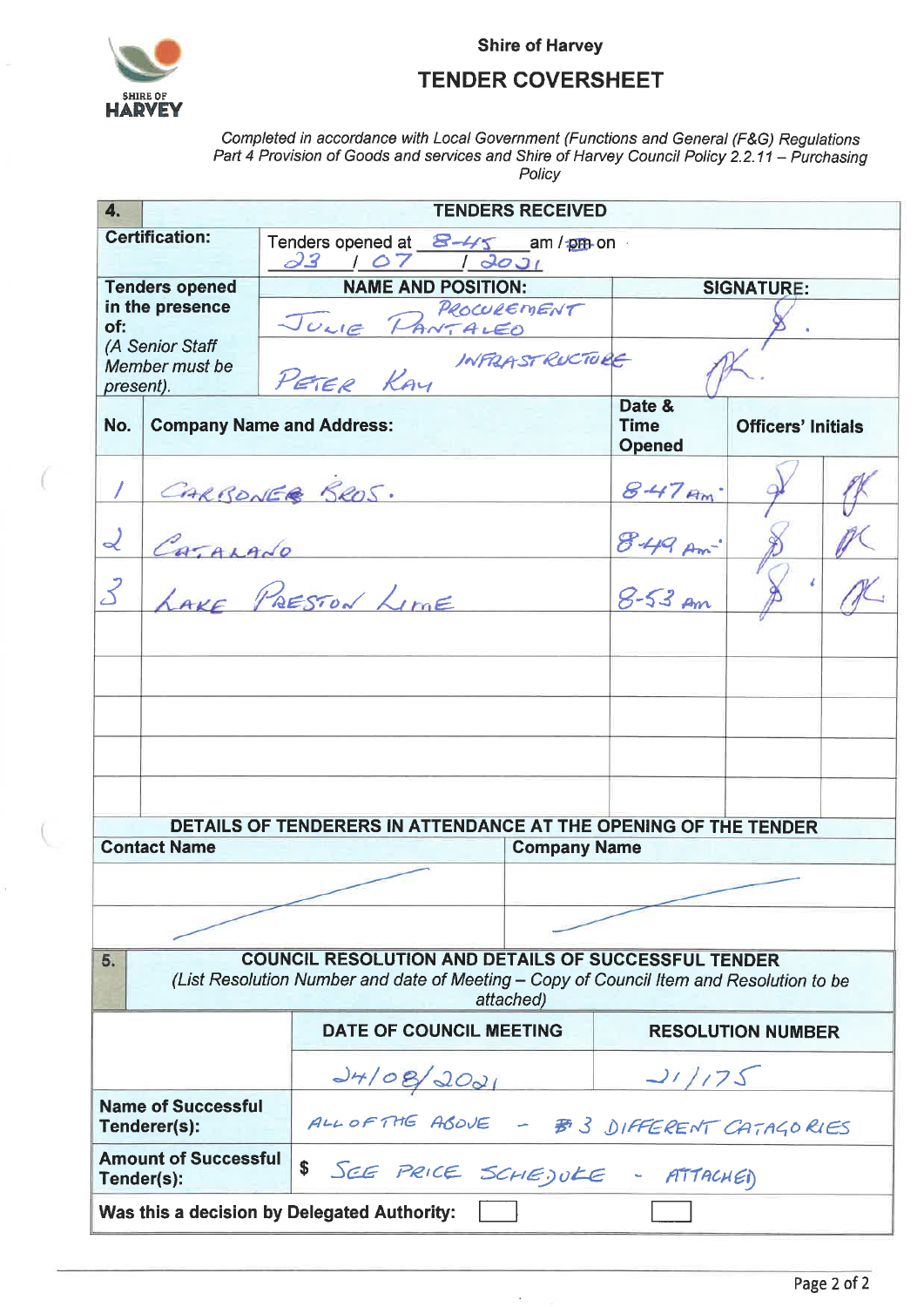## **, TENDER CHECKLIST-T042021**



| The following checklist is to be completed as part of coordinating a Public Tender<br>on behalf of the Shire of Harvey<br>(Checklist drafted in accordance with Local Government (Functions and General (F&G)) Regulations 1996 Part 4<br>Provision of goods and services* and<br>Shire of Harvey Council Policy 2.2.11 Purchasing Policy)                                                                                                                                     |                |
|--------------------------------------------------------------------------------------------------------------------------------------------------------------------------------------------------------------------------------------------------------------------------------------------------------------------------------------------------------------------------------------------------------------------------------------------------------------------------------|----------------|
| <b>COMPLETION OF TENDER COVERSHEET (Prior to Advertising)</b><br>1.                                                                                                                                                                                                                                                                                                                                                                                                            | $\sqrt{x}$ $x$ |
| Tender Checklist (F&G 17 (1), (2),(3)) to be accessed from                                                                                                                                                                                                                                                                                                                                                                                                                     |                |
| X:\\VordProcessing\CSO Administration Assistant\3.Procurement Administration\Procurement                                                                                                                                                                                                                                                                                                                                                                                       |                |
| Compliance\1. Documentation\2021 Tender Checklist.docx                                                                                                                                                                                                                                                                                                                                                                                                                         |                |
| Tender number and Description of Tender                                                                                                                                                                                                                                                                                                                                                                                                                                        | Z              |
| Complete "Section 1. Description of Tender" in Tender Register (F&G 14)<br>Complete "Section 2. Authorisation to Tender" in Tender Register (Delegation 2.2.11)                                                                                                                                                                                                                                                                                                                | ▱              |
| Allocation within the budget amount and Account number<br>a)                                                                                                                                                                                                                                                                                                                                                                                                                   | ó              |
| Tender specification approval and date (correct details of item(s)/service(s) sought (F&G14 (4) (b))<br>b)                                                                                                                                                                                                                                                                                                                                                                     | V              |
| Selection Criteria approval and date, providing details for evaluation of the tender (F&G14 (4) (c))<br>$\mathsf{C}$                                                                                                                                                                                                                                                                                                                                                           | ø              |
| Complete "Section 3. Advertising Details and Dates" in Tender Coversheet (F&G 13, 14 and 17)                                                                                                                                                                                                                                                                                                                                                                                   |                |
| Include copies of advertisements in Tender Coversheet<br>a)                                                                                                                                                                                                                                                                                                                                                                                                                    | ☑              |
| Indicate if tenders are sought via:<br>b)                                                                                                                                                                                                                                                                                                                                                                                                                                      |                |
| i. Public Tender,                                                                                                                                                                                                                                                                                                                                                                                                                                                              | ☑              |
| ii. EQuotes WALGA                                                                                                                                                                                                                                                                                                                                                                                                                                                              | Ø              |
| Complete "Closing date and time" in Tender Coversheet (F&G 15)                                                                                                                                                                                                                                                                                                                                                                                                                 | Z              |
| <b>TENDER ADVERTISEMENT</b><br>2.                                                                                                                                                                                                                                                                                                                                                                                                                                              |                |
| Tender number is included                                                                                                                                                                                                                                                                                                                                                                                                                                                      | ø              |
| Brief description of the goods or services sought (i.e. the description of the service required, location of the<br>service) (F&G 14 (3) (a))                                                                                                                                                                                                                                                                                                                                  | 凾              |
| Particulars identifying a person from whom additional tender information may be obtained (F&G 14 (3)(b))                                                                                                                                                                                                                                                                                                                                                                       | б              |
| Include information as to where and how tenders may be submitted<br>(i.e. Instructions to be given that tender must be lodged via Tenderlink by the closing date (F&G 14 (3) (c)) and<br>that details of the Tender and Specifications are available by registering with Tenderlink at<br>portal.tenderlink.com/ShireofHarvey<br>Include an endorsement that postal, emailed or facsimile submissions will not be accepted                                                     | Ø              |
| State wide public notice given on all tenders (F&G 14(1))<br>Advertisements MUST be placed in the West Australian newspaper                                                                                                                                                                                                                                                                                                                                                    | б              |
| 'nclude a date and time after which tender cannot be submitted, closing time and date (F&G 14 (3) (d))<br>(The time after which tender cannot be submitted (closing date) has to be at least fourteen (14) days after the<br>notice is first published in the West Australian (F&G 15(1))<br>Closing day should be a Thursday.<br>(Additional advertisements can be placed in the local media)<br>Include: Canvassing of Councillors will automatically disqualify a tenderer. | ☑              |
| Advertising is not to occur until the Tender Specification is signed by the CEO, inclusive of the selection criteria<br>and weightings to apply                                                                                                                                                                                                                                                                                                                                | ø              |
| Upload project information and advertising period for placement on Shire website.                                                                                                                                                                                                                                                                                                                                                                                              | ☑              |
| Upload Tender via Tenderlink.                                                                                                                                                                                                                                                                                                                                                                                                                                                  | $\blacksquare$ |
| <b>POST ADVERTISING</b><br>3.                                                                                                                                                                                                                                                                                                                                                                                                                                                  |                |
| Downloading of submitted tenders from Tenderlink on Tender Closing Date and closing time (F&G 16, 17)                                                                                                                                                                                                                                                                                                                                                                          | ☑              |
| Complete "Section 4. Tenders Received" in Tender Coversheet (F&G 16, 17), (Name and Address of Tenderer,<br>Date and time of tender opening and initials of officers present).<br>Include Details of Tenderers in Attendance at the Opening of Tenders (Name of representative and company<br>name), (F&G 16)                                                                                                                                                                  | ø              |
| Complete "Certification" in Tender Coversheet (F&G 16).<br>(Tender opening date and time - two officials to complete this section - One Senior Staff member MUST be<br>present)                                                                                                                                                                                                                                                                                                | ☑              |
| Remove advertisement from website                                                                                                                                                                                                                                                                                                                                                                                                                                              | ☑              |
| Review tender documents received from service providers                                                                                                                                                                                                                                                                                                                                                                                                                        | 回              |

T)